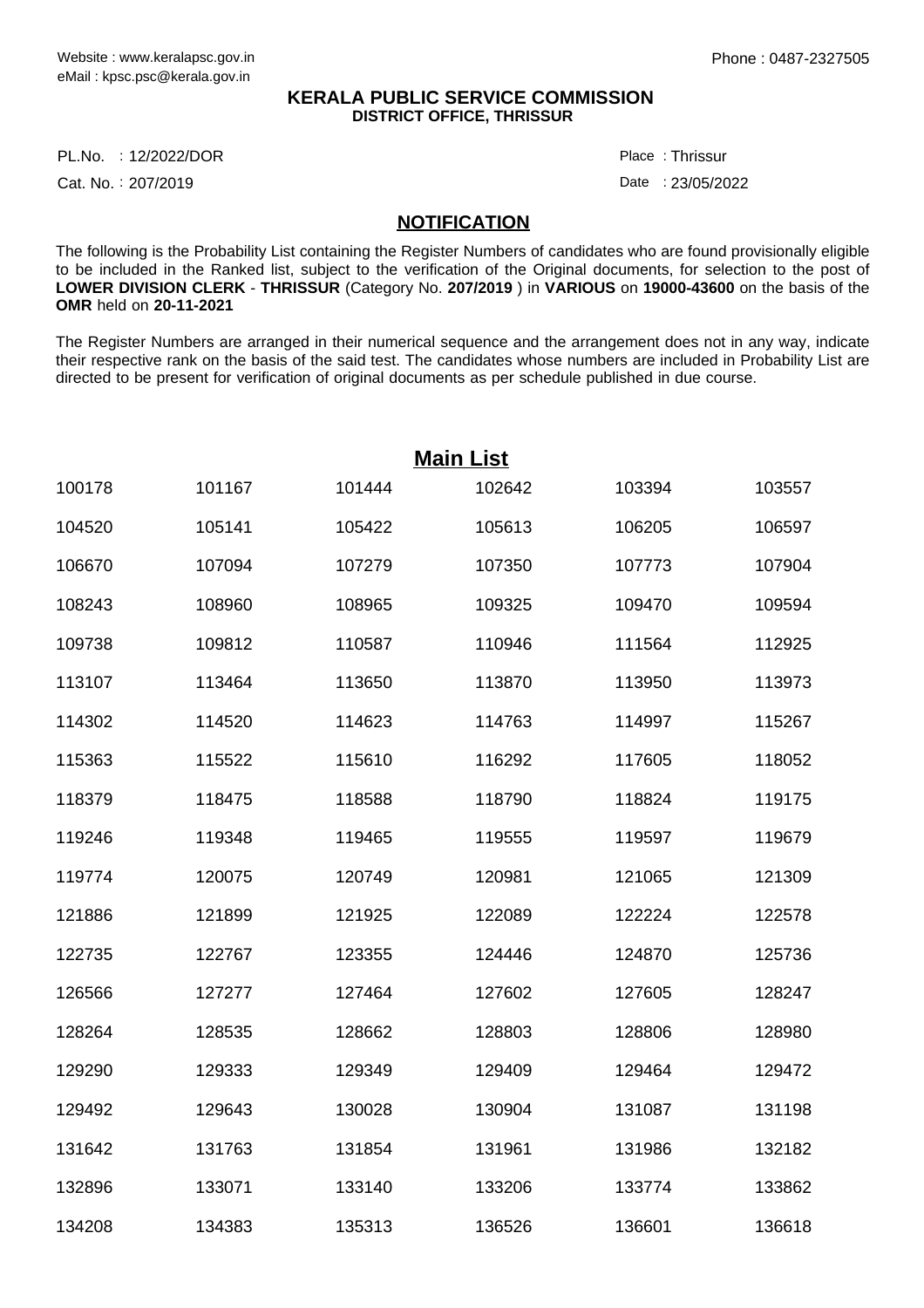|        |        |        |        |        | TП     |
|--------|--------|--------|--------|--------|--------|
| 136658 | 136847 | 136897 | 136986 | 137244 | 137310 |
| 137438 | 137601 | 137604 | 139338 | 139709 | 140165 |
| 140522 | 140817 | 141678 | 142757 | 143546 | 144595 |
| 145183 | 145390 | 145541 | 147637 | 147888 | 148091 |
| 148146 | 148594 | 148671 | 149135 | 149285 | 150058 |
| 150134 | 150171 | 150428 | 150755 | 151045 | 151176 |
| 151443 | 151533 | 151944 | 152156 | 153270 | 153377 |
| 153755 | 154186 | 154450 | 155377 | 155391 | 156005 |
| 156279 | 156779 | 156792 | 157259 | 157293 | 158345 |
| 158882 | 158896 | 159135 | 159888 | 159963 | 160357 |
| 160469 | 160537 | 161018 | 161775 | 162079 | 162245 |
| 163403 | 164169 | 167037 | 167296 | 168901 | 170515 |
| 170994 | 171157 | 172458 | 172674 | 173590 | 174737 |
| 175110 | 175471 | 175637 | 175804 | 176073 | 176612 |
| 177596 | 177669 | 179159 | 179500 | 179588 | 183219 |
| 183608 | 184868 | 185049 | 187563 | 188347 | 188667 |
| 189098 | 189901 | 189983 | 192109 | 195676 | 196045 |
| 198314 | 200459 | 200481 | 206116 | 208110 | 208886 |
| 211856 | 212978 | 213056 | 214340 | 218038 | 219860 |
| 222999 | 223811 | 224558 | 224572 | 224713 | 224941 |
| 225233 | 225515 | 227545 | 228205 | 228252 | 228254 |
| 228264 | 228321 | 228345 | 228350 | 228436 | 228442 |
| 228450 | 228527 | 228529 | 228594 | 228644 | 228645 |
| 228646 | 228647 | 228663 | 228669 | 228725 | 228741 |
| 228757 | 228760 | 228769 | 228773 | 228793 | 228799 |
| 228969 | 229036 | 229046 | 229078 | 229092 | 229102 |
| 229138 | 229206 | 229230 | 229250 | 229273 | 229304 |
| 229342 | 229350 | 229398 | 229409 | 229431 | 229433 |
| 229510 | 229539 | 229568 | 229738 | 229787 | 229919 |
| 229928 | 229930 | 229939 | 229946 | 229965 | 229989 |
| 229990 | 230022 | 230094 | 230144 | 230180 | 230266 |
| 230270 | 230323 | 230335 | 230343 | 230360 | 230364 |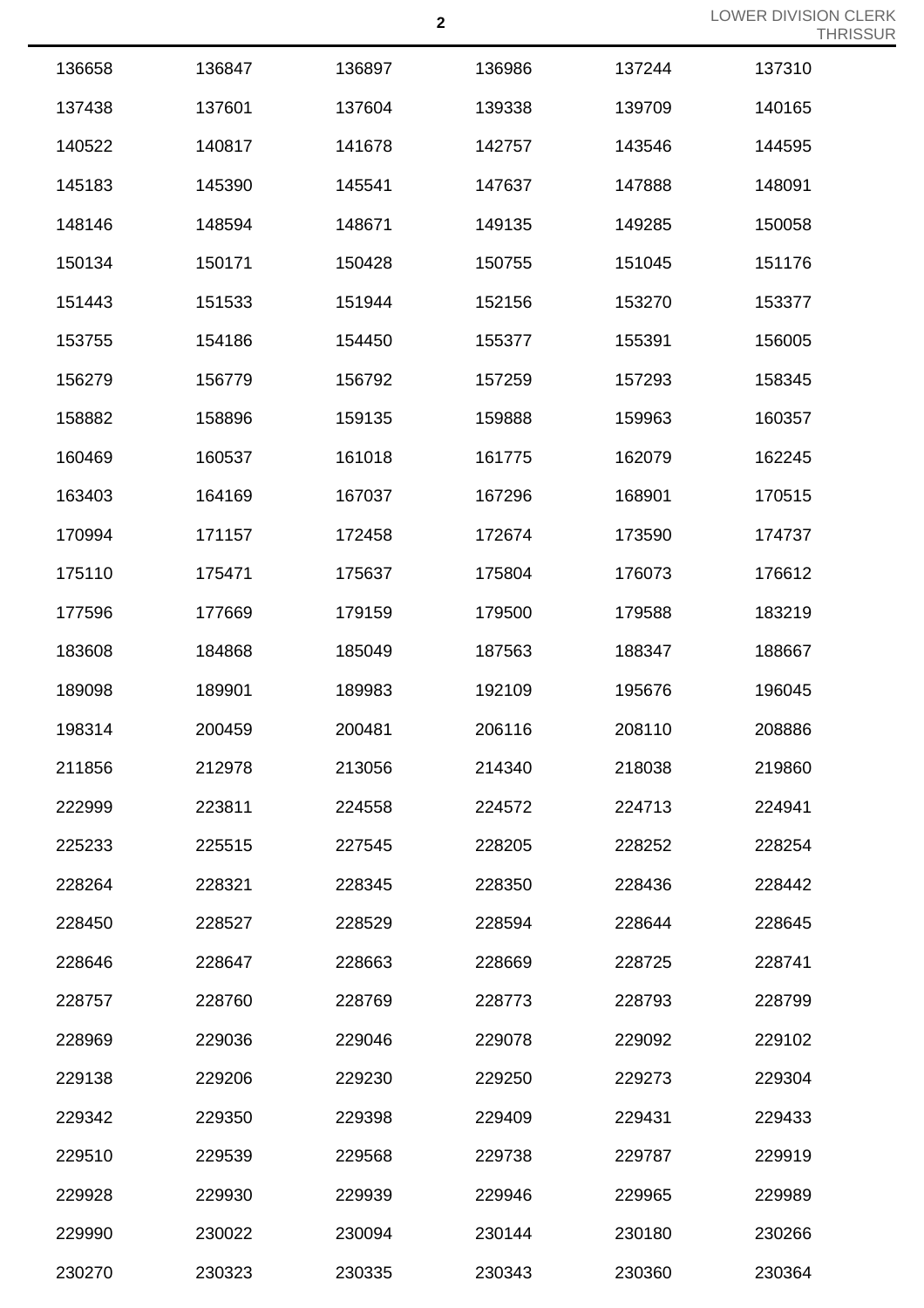|        |        |        |        |        | TШ,    |
|--------|--------|--------|--------|--------|--------|
| 230410 | 230445 | 230471 | 230502 | 230516 | 230534 |
| 230535 | 230542 | 230544 | 230575 | 230596 | 230601 |
| 230706 | 230711 | 230730 | 230749 | 230788 | 230824 |
| 230865 | 230912 | 230926 | 230931 | 230972 | 230986 |
| 231062 | 231063 | 231069 | 231070 | 231072 | 231092 |
| 231095 | 231152 | 231169 | 231177 | 231179 | 231207 |
| 231217 | 231244 | 231251 | 231260 | 231340 | 231341 |
| 231368 | 231414 | 231448 | 231485 | 231509 | 231511 |
| 231533 | 231599 | 231617 | 231626 | 231633 | 231664 |
| 231674 | 231680 | 231687 | 231700 | 231771 | 231793 |
| 231825 | 231843 | 231871 | 231921 | 231939 | 231955 |
| 231996 | 232013 | 232048 | 232087 | 232096 | 232184 |
| 232231 | 232252 | 232258 | 232293 | 232342 | 232432 |
| 232447 | 232453 | 232460 | 232479 | 232498 | 232499 |
| 232565 | 232597 | 232601 | 232644 | 232647 | 232654 |
| 232661 | 232713 | 232747 | 232776 | 232786 | 232877 |
| 232958 | 232966 | 232989 | 232993 | 233002 | 233008 |
| 233010 | 233027 | 233058 | 233066 | 233095 | 233174 |
| 233224 | 233265 | 233274 | 233323 | 233331 | 233355 |
| 233368 | 233370 | 233399 | 233408 | 233425 | 233429 |
| 233431 | 233485 | 233534 | 233538 | 233600 | 233617 |
| 233630 | 233697 | 233714 | 233718 | 233736 | 233738 |
| 233755 | 233760 | 233816 | 233825 | 233838 | 233846 |
| 233889 | 233895 | 233903 | 233922 | 233939 | 233995 |
| 234025 | 234084 | 234100 | 234111 | 234132 | 234180 |
| 234186 | 234245 | 234264 | 234401 | 234445 | 234529 |
| 234541 | 234552 | 234604 | 234626 | 234670 | 234680 |
| 234772 | 234794 | 234798 | 234823 | 234830 | 234885 |
| 234911 | 235018 | 235081 | 235093 | 235105 | 235171 |
| 235181 | 235187 | 235215 | 235257 | 235328 | 235331 |
| 235338 | 235390 | 235400 | 235425 | 235446 | 235455 |
| 235479 | 235489 | 235492 | 235521 | 235606 | 235648 |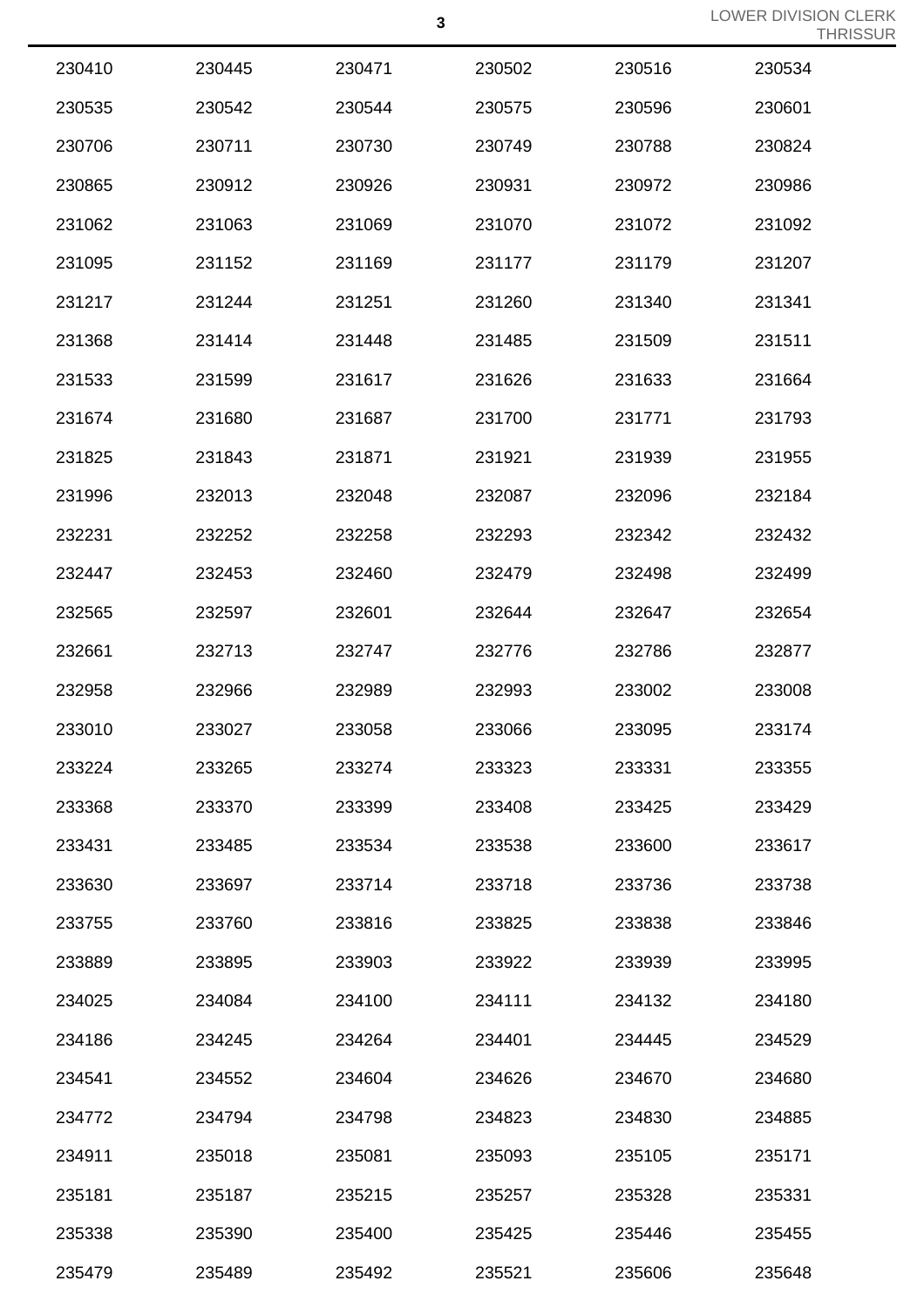|        |                 | 4      |        |        | LOWER DIVISION<br>THI |
|--------|-----------------|--------|--------|--------|-----------------------|
| 235692 | 235704          | 235705 | 235732 | 235742 | 235813                |
| 235825 | 235841          | 235865 | 235872 | 235896 | 235925                |
| 235930 | 235938          | 235979 | 236005 | 236010 | 236020                |
| 236046 | 236062          | 236075 | 236099 | 236153 | 236189                |
| 236195 | 236196          | 236214 | 236235 | 236237 | 236267                |
| 236276 | 236298          | 236316 | 236419 | 236428 | 236431                |
| 236433 | 236435          | 236441 | 236443 | 236534 | 236550                |
| 236557 | 236561          | 236562 | 236582 | 236608 | 236636                |
| 236659 | 236677          | 236714 | 236715 | 236754 | 236818                |
| 236824 | 236826          | 236841 | 236904 | 236924 | 236946                |
| 236951 | 236955          | 237022 | 237024 | 237031 | 237039                |
| 237119 | 237140          | 237154 | 237166 | 237194 | 237228                |
| 237253 | 237295          | 237324 | 237339 | 237341 | 237357                |
| 237366 | 237423 DA-LD/CP | 237438 | 237453 | 237454 | 237460                |
| 237462 | 237504          | 237567 | 237574 | 237592 | 237626                |
| 237636 | 237669          | 237701 | 237707 | 237750 | 237753                |
| 237772 | 237782          | 237786 | 237792 | 237794 | 237801                |
| 237833 | 237846          | 237861 | 237876 | 237884 | 237967                |
| 237978 | 237985          | 238012 | 238031 | 238071 | 238083                |
| 238099 | 238102          | 238110 | 238129 | 238142 | 238220                |
| 238232 | 238233          | 238244 | 238245 | 238253 | 238257                |
| 238258 | 238277          | 238282 | 238283 | 238299 | 238314                |
| 238319 | 238343          | 238344 | 238352 | 238358 | 238400                |
| 238401 | 238430          | 238432 | 238454 | 238469 | 238473                |
| 238480 | 238562          | 238567 | 238568 | 238597 | 238647                |
| 238653 | 238758          | 238769 | 238791 | 238807 | 238808                |
| 238813 | 238827          | 238845 | 238859 | 238886 | 238953                |
| 238962 | 238972          | 238985 | 239016 | 239033 | 239036                |
| 239053 | 239067          | 239089 | 239090 | 239102 | 239166                |
| 239173 | 239203          | 239209 | 239237 | 239242 | 239246                |
| 239320 | 239385          | 239399 | 239414 | 239428 | 239441                |
| 239443 | 239453          | 239461 | 239510 | 239554 | 239568                |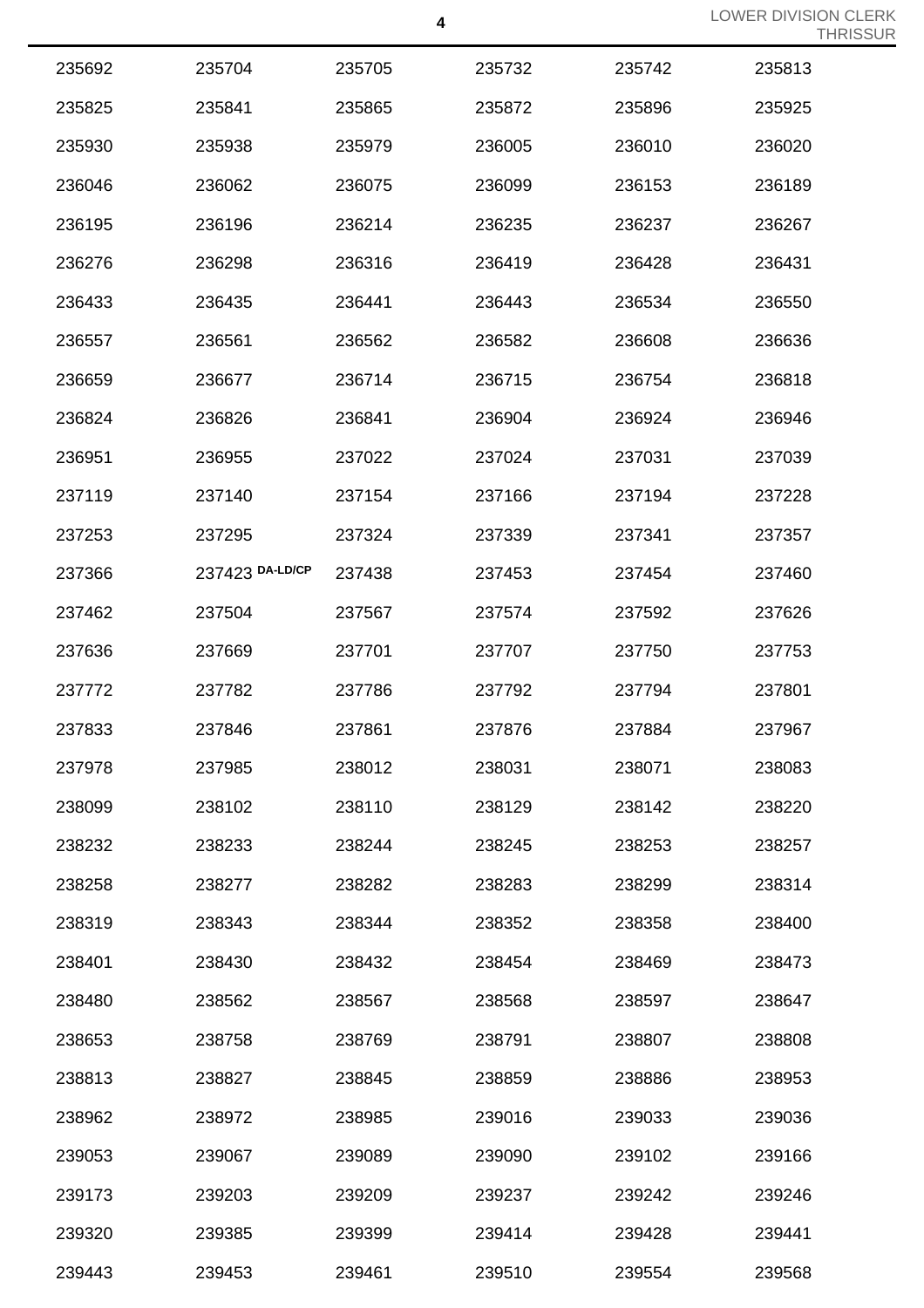|        |        |        |        |        | .      |
|--------|--------|--------|--------|--------|--------|
| 239585 | 239589 | 239595 | 239604 | 239624 | 239659 |
| 239709 | 239720 | 239761 | 239796 | 239839 | 239881 |
| 239885 | 239915 | 239972 | 240033 | 240058 | 240062 |
| 240089 | 240119 | 240127 | 240148 | 240151 | 240188 |
| 240189 | 240215 | 240223 | 240224 | 240230 | 240248 |
| 240257 | 240294 | 240327 | 240346 | 240412 | 240436 |
| 240467 | 240484 | 240500 | 240509 | 240529 | 240537 |
| 240538 | 240547 | 240549 | 240642 | 240651 | 240672 |
| 240675 | 240691 | 240721 | 240727 | 240770 | 240782 |
| 240854 | 240862 | 240868 | 240892 | 240898 | 240937 |
| 240959 | 240962 | 240970 | 240986 | 241012 | 241021 |
| 241026 | 241037 | 241053 | 241068 | 241081 | 241089 |
| 241153 | 241155 | 241161 | 241189 | 241197 | 241201 |
| 241206 | 241231 | 241235 | 241236 | 241249 | 241271 |
| 241279 | 241289 | 241325 | 241326 | 241329 | 241330 |
| 241332 | 241335 | 241374 | 241395 | 241413 | 241416 |
| 241430 | 241434 | 241445 | 241454 | 241460 | 241463 |
| 241470 | 241473 | 241509 | 241530 | 241535 | 241550 |
| 241552 | 241563 | 241577 | 241585 | 241590 | 241606 |
| 241638 | 241639 | 241667 | 241701 | 241704 | 241722 |
| 241723 | 241758 | 241773 | 241810 | 241813 | 241822 |
| 241869 | 241886 | 241894 | 241915 | 241916 | 241923 |
| 241964 | 242026 | 242048 | 242076 | 242119 | 242138 |
| 242165 | 242172 | 242218 | 242237 | 242299 | 242302 |
| 242307 | 242357 | 242377 | 242400 | 242428 | 242441 |
| 242449 | 242471 | 242472 | 242495 | 242508 | 242523 |
| 242552 | 242590 | 242593 | 242619 | 242648 | 242651 |
| 242653 | 242657 | 242691 | 242698 | 242710 | 242748 |
| 242765 | 242824 | 242870 | 242875 | 242876 | 242881 |
| 242918 | 242920 | 242921 | 242942 | 242965 | 242969 |
| 242971 | 243003 | 243019 | 243047 | 243052 | 243088 |
| 243109 | 243122 | 243134 | 243144 | 243172 | 243177 |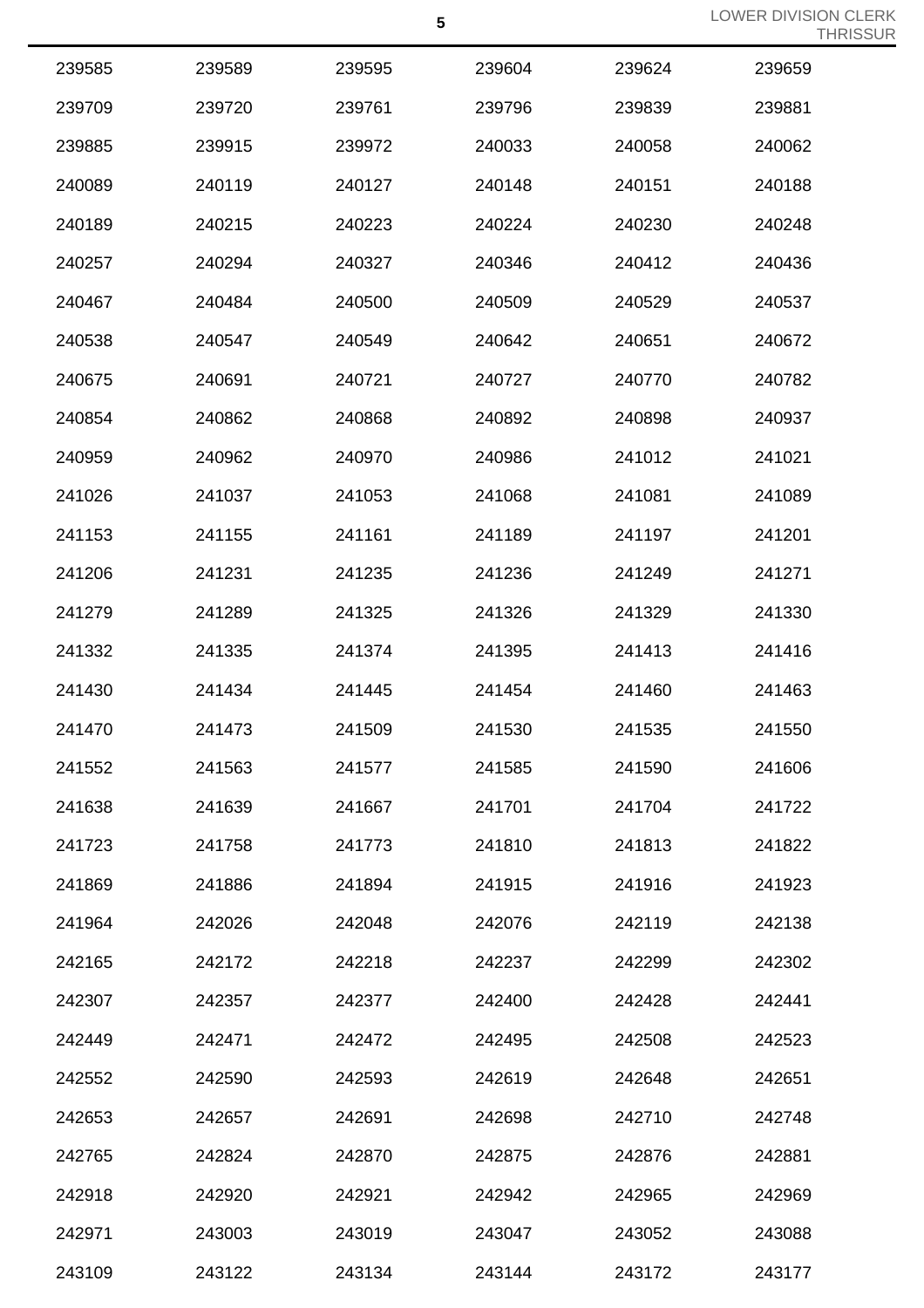|        |        |        |        |        | TULIOOL         |
|--------|--------|--------|--------|--------|-----------------|
| 243181 | 243188 | 243203 | 243206 | 243255 | 243264          |
| 243298 | 243339 | 243391 | 243392 | 243438 | 243441          |
| 243463 | 243480 | 243487 | 243497 | 243501 | 243509          |
| 243511 | 243521 | 243523 | 243531 | 243533 | 243548          |
| 243552 | 243556 | 243600 | 243602 | 243610 | 243646          |
| 243700 | 243706 | 243714 | 243715 | 243723 | 243741          |
| 243760 | 243774 | 243787 | 243804 | 243807 | 243840          |
| 243851 | 243937 | 243957 | 244008 | 244021 | 244063          |
| 244105 | 244132 | 244139 | 244202 | 244209 | 244218          |
| 244314 | 244378 | 244385 | 244401 | 244419 | 244506          |
| 244525 | 244533 | 244537 | 244540 | 244554 | 244565          |
| 244607 | 244645 | 244648 | 244652 | 244742 | 244756          |
| 244758 | 244774 | 244798 | 244835 | 244867 | 244918          |
| 244922 | 244942 | 244961 | 245047 | 245073 | 245149          |
| 245218 | 245227 | 245248 | 245263 | 245325 | 245349          |
| 245363 | 245369 | 245395 | 245414 | 245454 | 249103          |
| 250216 | 251287 | 251329 | 251865 | 252686 | 252989          |
| 253504 | 253898 | 253998 | 254959 | 256910 | 258363          |
| 258653 | 258964 | 259621 | 260349 | 260501 | 260615          |
| 261647 | 262993 | 263031 | 263214 | 266047 | 266381          |
| 267948 | 268326 | 268682 | 269416 | 271558 | 274977          |
| 276201 | 276365 | 276417 | 276507 | 277060 | 277345          |
| 277464 | 277481 | 277484 | 278451 | 279014 | 279641 DA-LD/CP |
| 280405 | 293887 | 295022 | 295546 | 299333 | 299692          |
| 299878 | 300598 | 303380 | 305714 | 305769 | 306080          |
| 320866 |        |        |        |        |                 |

# **Supplementary List**

## **Ezhava/Thiyya/Billava**

| 100407 | 104347 | 108022 | 110037 | 111482 | 111827 |
|--------|--------|--------|--------|--------|--------|
| 118825 | 123781 | 127266 | 130496 | 131930 | 134329 |
| 141894 | 145040 | 145224 | 159386 | 160571 | 161790 |
| 163670 | 163822 | 170969 | 174477 | 177902 | 178770 |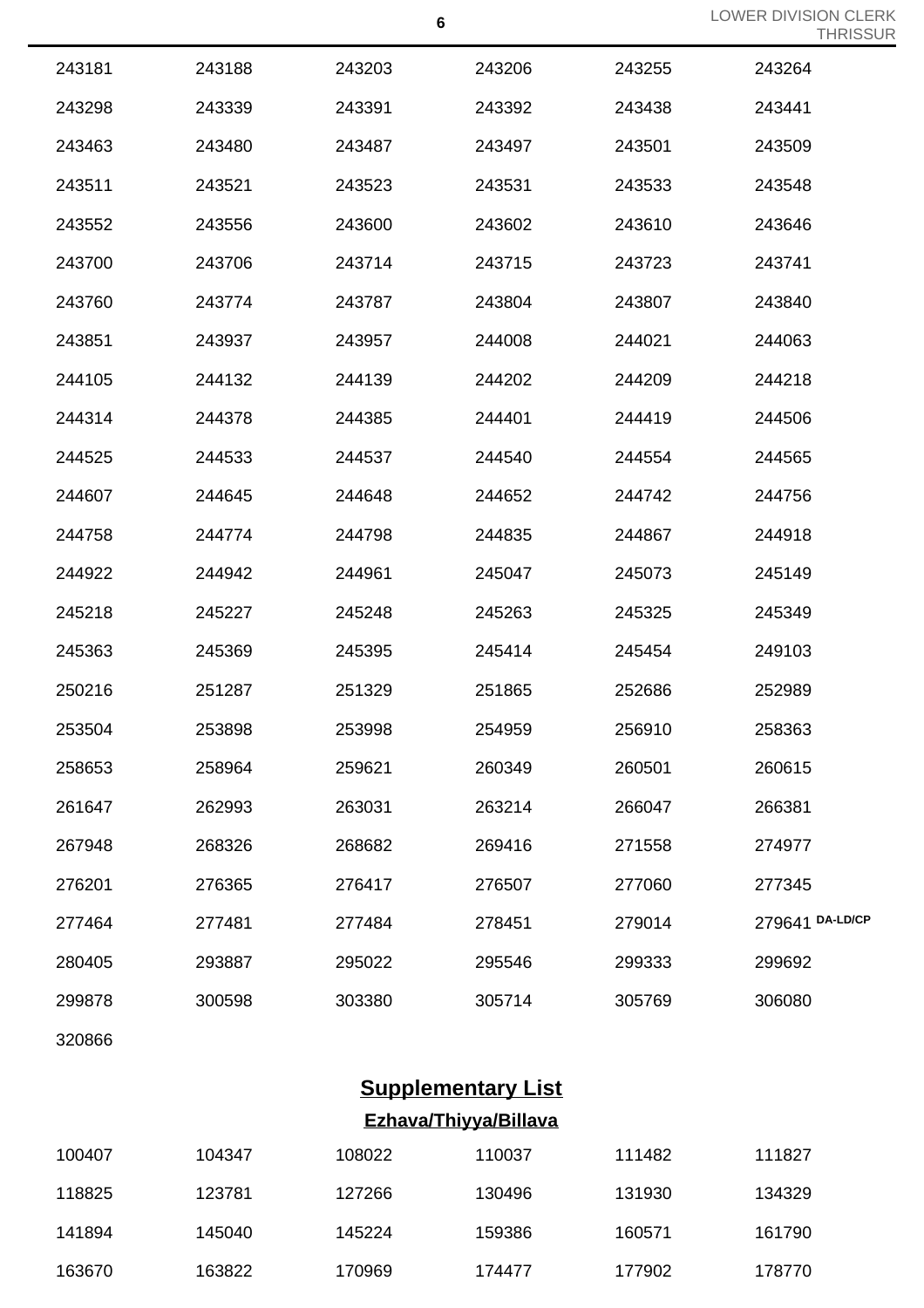| 184978 | 185407 | 187846          | 187950 | 188782 | 190187 |
|--------|--------|-----------------|--------|--------|--------|
| 208833 | 212117 | 212310          | 216787 | 225406 | 226200 |
| 228208 | 228239 | 228479 DA-LD/CP | 228697 | 228811 | 228888 |
| 229048 | 229149 | 229213          | 229220 | 229239 | 229421 |
| 229663 | 229724 | 229759          | 229829 | 229895 | 229960 |
| 229984 | 230179 | 230202          | 230217 | 230234 | 230264 |
| 230378 | 230415 | 230468          | 230497 | 230590 | 230764 |
| 230779 | 230792 | 230866          | 230920 | 231037 | 231127 |
| 231316 | 231375 | 231408          | 231507 | 231604 | 231780 |
| 231849 | 232102 | 232188          | 232232 | 232242 | 232284 |
| 232468 | 232512 | 232527          | 232536 | 232554 | 232653 |
| 232831 | 232982 | 233001          | 233053 | 233091 | 233114 |
| 233120 | 233261 | 233271          | 233313 | 233332 | 233376 |
| 233477 | 233498 | 233527          | 233564 | 233584 | 233645 |
| 233658 | 233739 | 233954          | 233955 | 234003 | 234072 |
| 234203 | 234218 | 234270          | 234282 | 234301 | 234325 |
| 234427 | 234509 | 234593          | 234942 | 234981 | 235025 |
| 235084 | 235145 | 235232          | 235264 | 235419 | 235430 |
| 235486 | 235495 | 235544          | 235579 | 235609 | 235807 |
| 235937 | 236024 | 236107          | 236139 | 236160 | 236164 |
| 236247 | 236362 | 236374          | 236391 | 236408 | 236478 |
| 236523 | 236615 | 236757          | 236772 | 236811 | 236980 |
| 237003 | 237117 | 237247          | 237280 | 237311 | 237351 |
| 237531 | 237545 | 237596          | 237624 | 237643 | 237790 |
| 237941 | 238130 | 238193          | 238260 | 238370 | 238413 |
| 238519 | 238668 | 238963          | 239103 | 239456 | 239513 |
| 239703 | 239752 | 239765          | 239786 | 240123 | 240149 |
| 240152 | 240178 | 240246          | 240441 | 240568 | 240594 |
| 240719 | 240856 | 241006          | 241180 | 241199 | 241233 |
| 241719 | 241726 | 241757          | 241931 | 242046 | 242113 |
| 242124 | 242128 | 242137          | 242224 | 242335 | 242511 |
| 242548 | 242623 | 243274          | 243374 | 243404 | 243412 |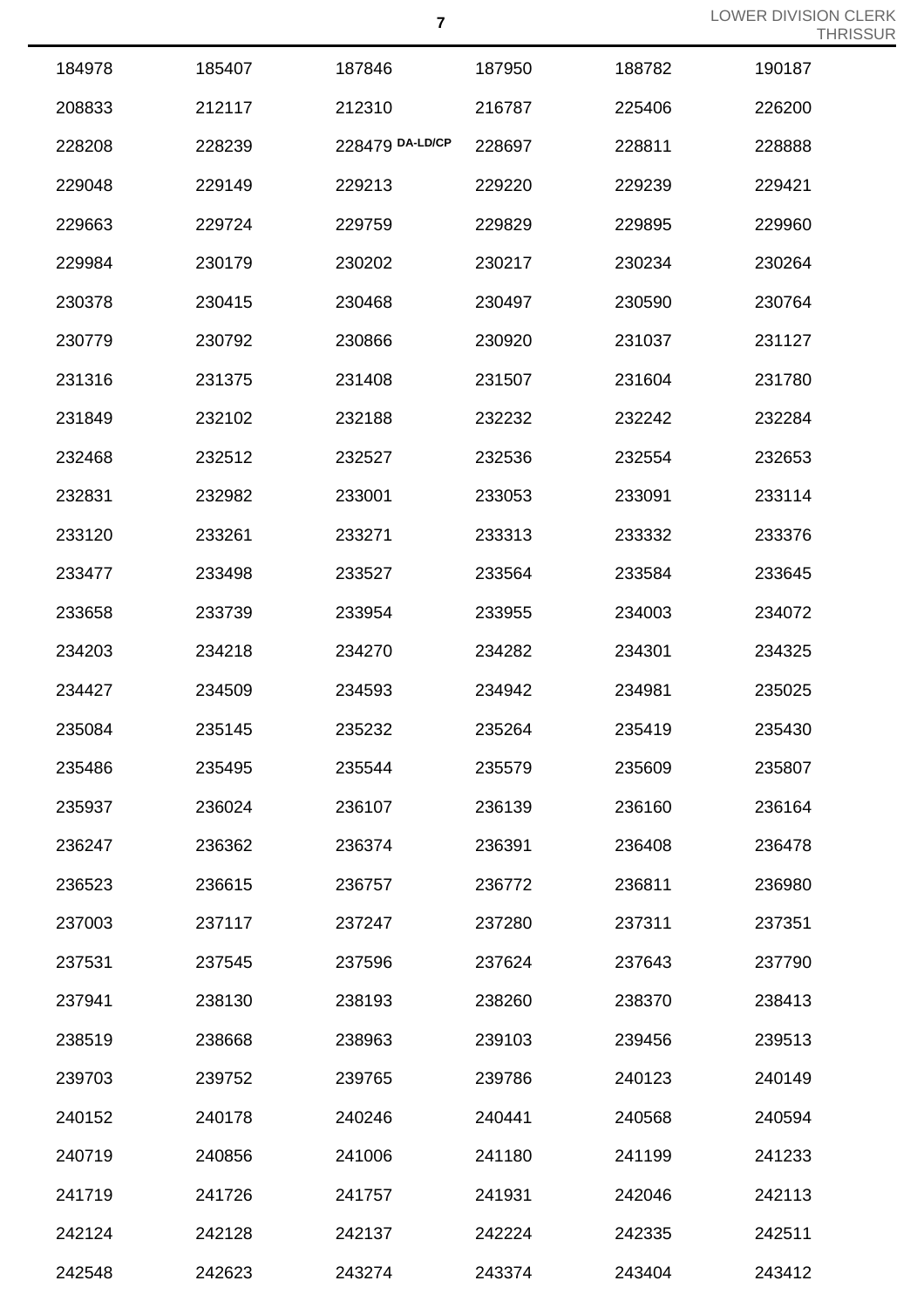|  | <b>LOWER DIVISION CLERK</b> |          |
|--|-----------------------------|----------|
|  |                             | THRISSUR |

|        |        |        | ${\bf 8}$              |        | <b>LOWER DIVISION</b><br>TH |
|--------|--------|--------|------------------------|--------|-----------------------------|
| 243452 | 243506 | 243824 | 243835                 | 244042 | 244113                      |
| 244145 | 244179 | 244234 | 244324                 | 244496 | 244501                      |
| 244513 | 244553 | 244665 | 244810                 | 245050 | 245070                      |
| 245110 | 245113 | 245125 | 245151                 | 245184 | 245294                      |
| 250521 | 252755 | 252921 | 253413                 | 254541 | 260698                      |
| 265051 | 290767 | 317677 |                        |        |                             |
|        |        |        | <b>Scheduled Caste</b> |        |                             |
| 108214 | 109300 | 117587 | 119162                 | 122410 | 136864                      |
| 136876 | 152514 | 158881 | 158954                 | 175074 | 177332                      |
| 183885 | 187936 | 212847 | 216548                 | 224005 | 224669                      |
| 228874 | 228947 | 229124 | 229408                 | 229515 | 229653                      |
| 230033 | 230384 | 230389 | 230647                 | 230848 | 230886                      |
| 231036 | 231182 | 231248 | 231581                 | 231902 | 231997                      |
| 232387 | 232419 | 232461 | 232505                 | 232516 | 232569                      |
| 232616 | 232698 | 232850 | 233396                 | 233401 | 233541                      |
| 233595 | 233885 | 233965 | 234043                 | 234206 | 234251                      |
| 235091 | 235227 | 235248 | 235259                 | 235417 | 235443                      |
| 235503 | 235608 | 235616 | 235702                 | 235845 | 235855                      |
| 236117 | 236357 | 236470 | 236765                 | 236807 | 237026                      |
| 237444 | 237536 | 237798 | 237897                 | 237922 | 238045                      |
| 238060 | 238134 | 238201 | 238272                 | 238297 | 238507                      |
| 238625 | 238670 | 238870 | 238889                 | 239145 | 239147                      |
| 239285 | 239393 | 239401 | 239699                 | 239780 | 239957                      |
| 240003 | 240085 | 240105 | 240116                 | 240282 | 240418                      |
| 240451 | 240566 | 240624 | 240639                 | 240768 | 240795                      |
| 240838 | 241184 | 241243 | 241361                 | 241508 | 241648                      |
| 241753 | 242024 | 242539 | 242546                 | 242641 | 242854                      |
| 242857 | 243314 | 243546 | 243949                 | 243991 | 244053                      |
| 244935 | 245069 | 245230 | 245428                 | 245432 | 245436                      |
| 246365 | 249010 | 251421 | 253347                 | 253861 | 254016                      |
| 262527 | 262983 | 284604 | 293083                 |        |                             |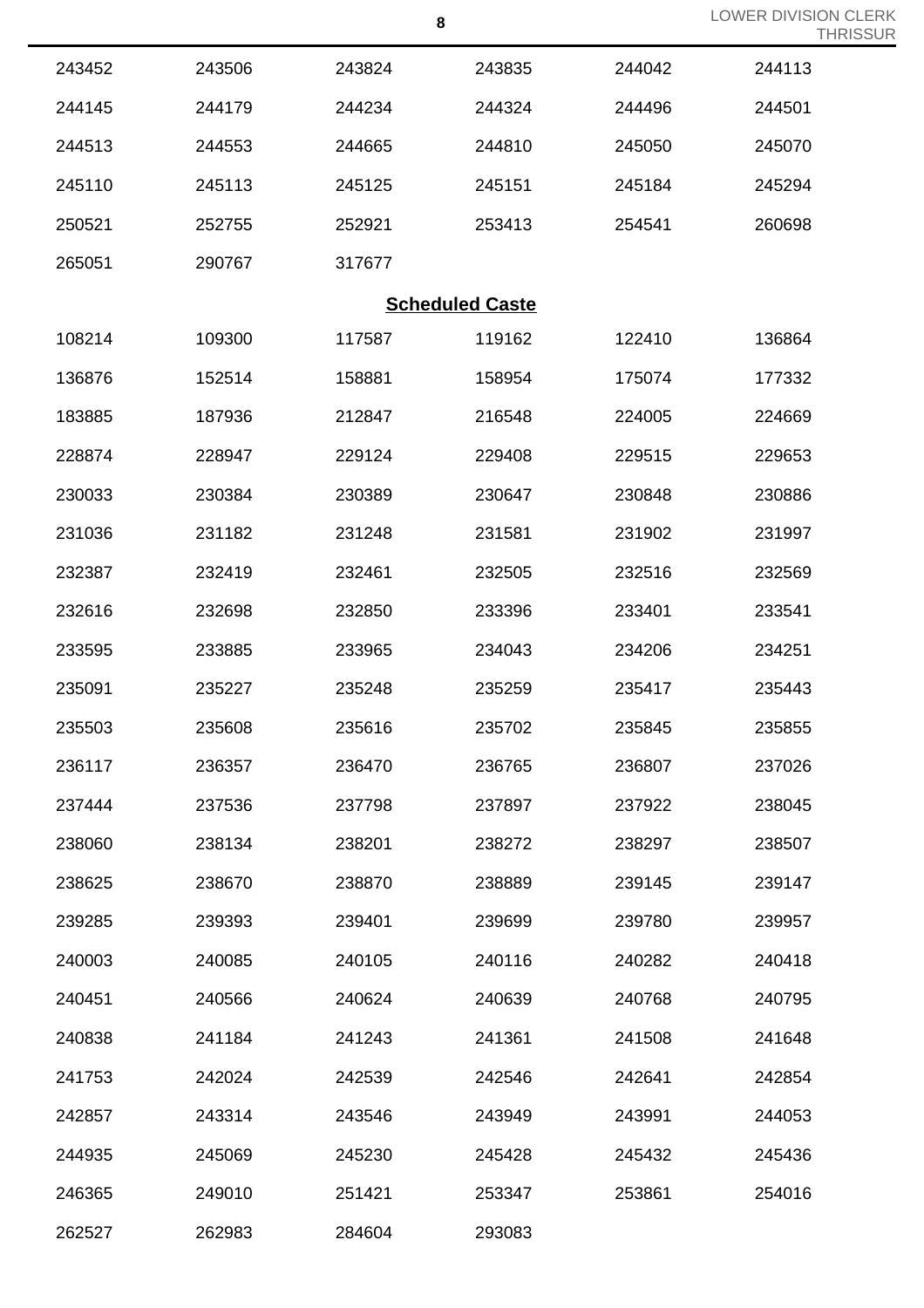| <b>Scheduled Tribe</b> |
|------------------------|
|------------------------|

|        |        |        | Scheduled Tribe |              |        |
|--------|--------|--------|-----------------|--------------|--------|
| 118979 | 121530 | 136493 | 137125          | 137385       | 167888 |
| 172107 | 192940 | 194496 | 197551          | 199163 DA-HI | 199484 |
| 199637 | 199834 | 200090 | 200418          | 200869       | 201050 |
| 201469 | 201530 | 203256 | 203475          | 203796       | 204164 |
| 204810 | 204827 | 205170 | 205866          | 206075       | 207812 |
| 228951 | 230373 | 231391 | 235322          | 235611       | 238456 |
| 239911 | 241113 | 241210 | 245176          | 251695       | 252880 |
| 259806 | 265064 | 276287 | 290041          | 304192       | 304225 |
| 304312 | 304363 | 304489 | 304612          | 304670       | 304779 |
| 305129 | 305370 | 305471 | 305563          | 305934       | 306192 |
| 306275 | 306282 | 306314 | 306398          | 306407       | 307124 |
| 307284 | 307376 | 307389 | 307407          | 307457       | 307471 |
| 307806 | 307991 | 308023 | 308212          | 308240       | 308333 |
| 308529 | 308630 | 308861 | 308955          | 309013       | 309019 |
| 309020 | 309293 | 309299 | 309334          | 309354       | 309569 |
| 309571 | 309604 | 309605 | 309919          | 309930       | 310087 |
| 310111 | 310151 | 310237 | 310255          | 310555       | 310573 |
| 310692 | 310916 | 311029 | 311127          | 311196       | 311269 |
| 311284 | 311397 | 311406 | 326866          | 328248       | 330149 |
| 330302 | 330333 | 330732 | 333458          |              |        |
|        |        |        | <b>Muslim</b>   |              |        |
| 103058 | 115048 | 128159 | 129801          | 131722       | 132840 |
| 134030 | 138772 | 139527 | 140610          | 143513       | 145650 |
| 145982 | 146183 | 148469 | 151075          | 151233       | 154036 |
| 158657 | 160912 | 163768 | 178339          | 187305       | 188731 |
| 209572 | 209815 | 213923 | 218710          | 221012       | 222249 |
| 228194 | 228563 | 228600 | 228635          | 228795       | 228871 |
| 228946 | 229002 | 229285 | 229512          | 229561       | 229773 |
| 229869 | 230059 | 230398 | 230419          | 230469       | 230496 |
| 230636 | 230831 | 230945 | 231047          | 231049       | 231230 |
| 231272 | 231472 | 231498 | 231531          | 231772       | 231894 |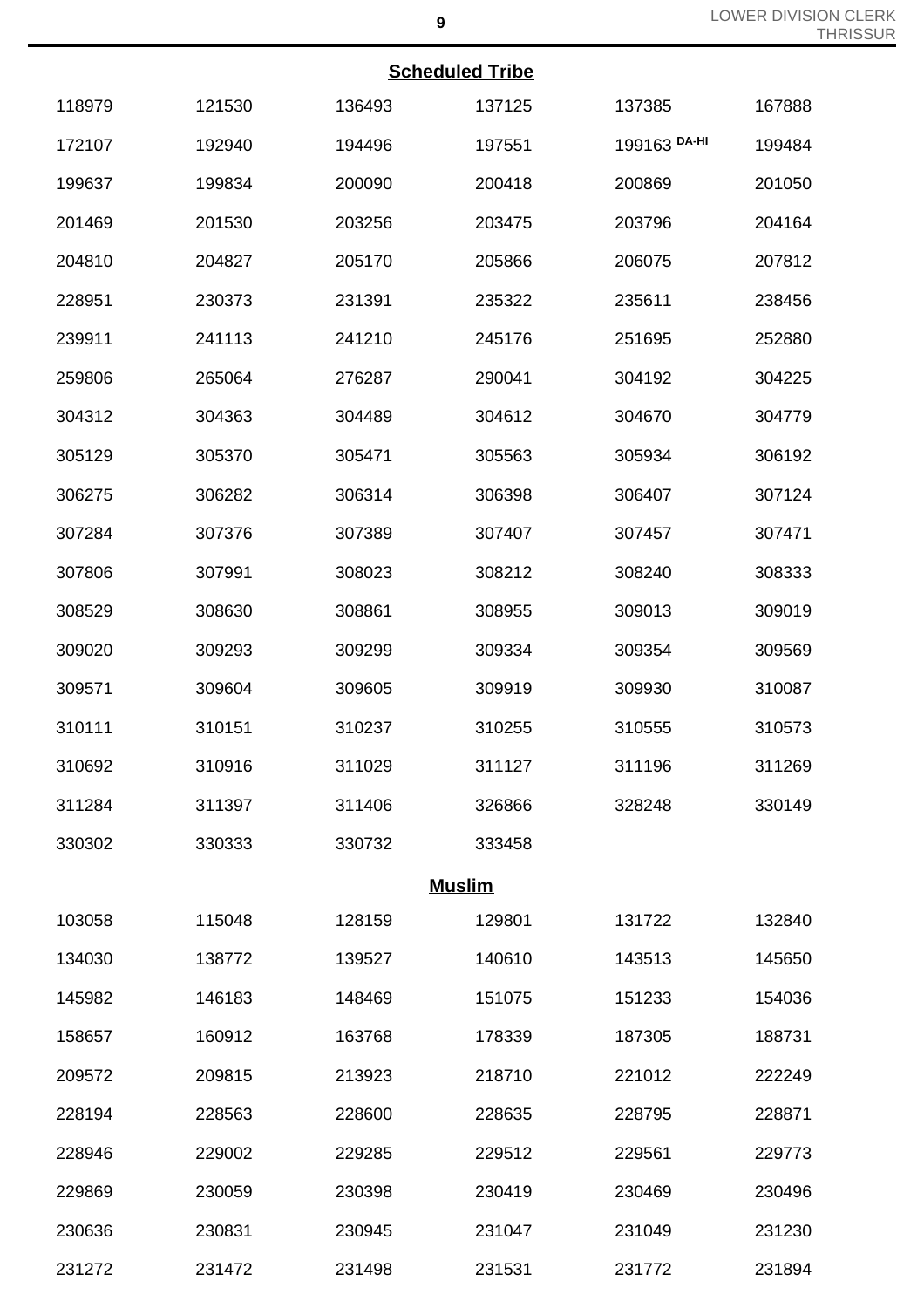LOWER DIVISION CLERK JR<br>Th

|        |                            |        |        |        | THRISSL         |  |  |  |
|--------|----------------------------|--------|--------|--------|-----------------|--|--|--|
| 231915 | 231958                     | 232259 | 232343 | 232356 | 232407          |  |  |  |
| 232493 | 232704                     | 232787 | 232849 | 232926 | 232994          |  |  |  |
| 233004 | 233067                     | 233160 | 233239 | 233290 | 233294          |  |  |  |
| 233320 | 233359                     | 233475 | 233747 | 234147 | 234726          |  |  |  |
| 234760 | 234820                     | 235177 | 235223 | 235294 | 235333          |  |  |  |
| 235368 | 235488                     | 235618 | 235652 | 235695 | 235731          |  |  |  |
| 235831 | 235868                     | 235928 | 236034 | 236054 | 236222          |  |  |  |
| 236303 | 236325                     | 236452 | 236567 | 236632 | 236736          |  |  |  |
| 236753 | 236809                     | 236900 | 236972 | 237337 | 238043          |  |  |  |
| 238363 | 238503                     | 238518 | 238588 | 238603 | 238623          |  |  |  |
| 238931 | 238941                     | 238951 | 239003 | 239351 | 239432          |  |  |  |
| 239434 | 239439                     | 239879 | 239922 | 239924 | 239950          |  |  |  |
| 240000 | 240521                     | 240582 | 240610 | 240835 | 241094          |  |  |  |
| 241135 | 241195                     | 241505 | 241843 | 241888 | 242025          |  |  |  |
| 242078 | 242647                     | 242760 | 242871 | 242999 | 243067          |  |  |  |
| 243252 | 243368                     | 243543 | 243639 | 243867 | 243889 DA-LD/CP |  |  |  |
| 244613 | 244639                     | 244762 | 245027 | 245171 | 245213          |  |  |  |
| 245302 | 245370                     | 245438 | 246236 | 250287 | 252408          |  |  |  |
| 253240 | 253745                     | 254355 | 259570 | 260315 | 261516          |  |  |  |
| 262226 | 263573                     | 266855 | 267704 | 267790 | 268107          |  |  |  |
| 268219 | 268379                     | 269125 | 270586 | 270702 | 270827          |  |  |  |
| 271093 | 271227                     | 273330 | 273394 | 274184 | 274858          |  |  |  |
| 274993 | 275069                     | 276346 | 276397 | 276434 | 276473          |  |  |  |
| 276494 | 276630                     | 276812 | 276895 | 276913 | 277433          |  |  |  |
| 277959 | 278073                     | 279374 | 279492 | 279512 | 279605          |  |  |  |
| 279674 | 279950                     | 292287 | 299469 |        |                 |  |  |  |
|        | <b>Latin Catholics/A.I</b> |        |        |        |                 |  |  |  |
| 101481 | 102401                     | 102842 | 103554 | 106992 | 108009          |  |  |  |
| 108377 | 109944                     | 110386 | 112075 | 114076 | 115145          |  |  |  |
| 118370 | 121373                     | 124693 | 129371 | 130397 | 131972          |  |  |  |
| 133925 | 134752                     | 135089 | 135809 | 143734 | 143801          |  |  |  |
| 150156 | 159350                     | 163447 | 173106 | 173427 | 174432          |  |  |  |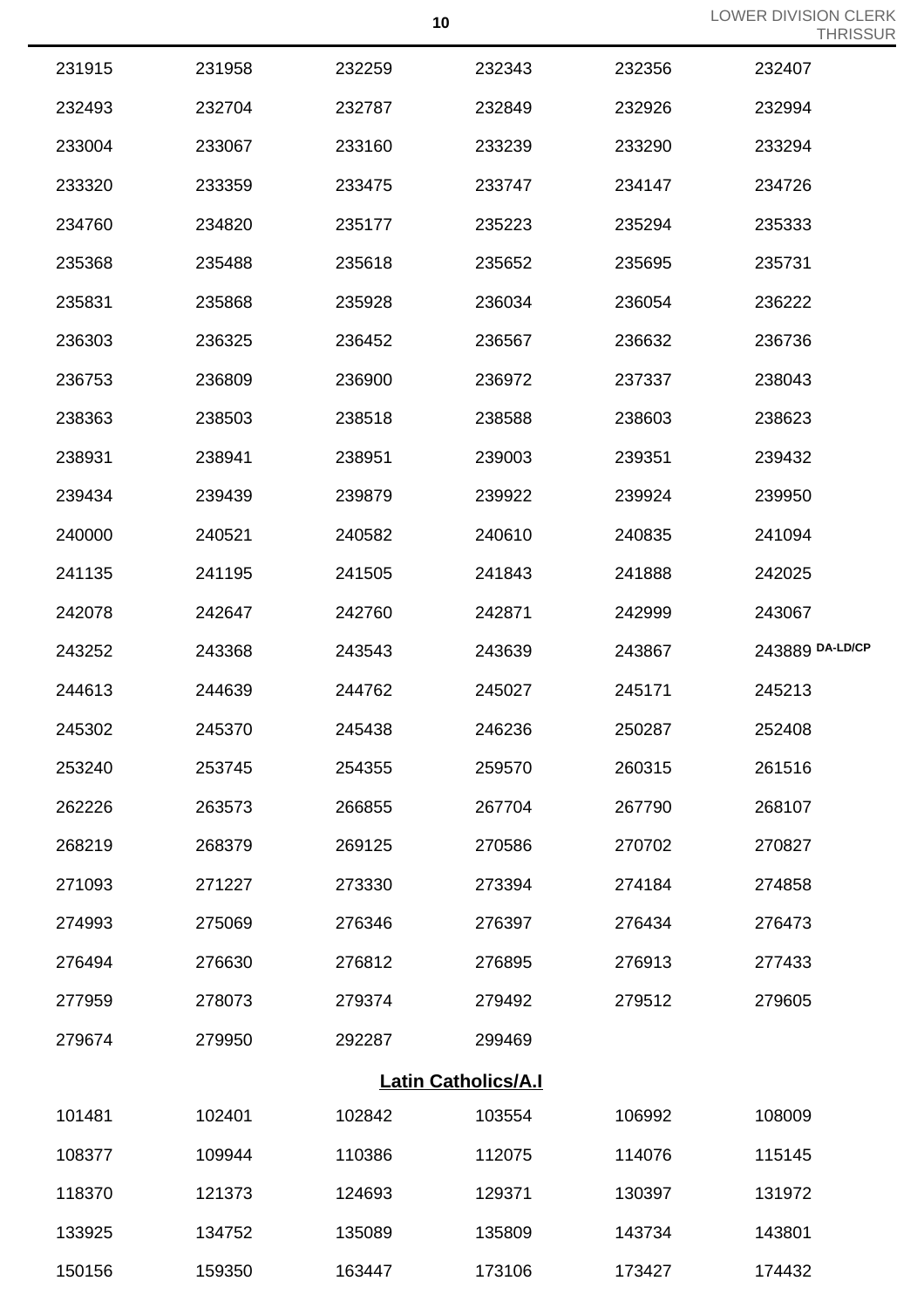| 11 | <b>LOWER DIVISION CLERK</b> |
|----|-----------------------------|
|    | <b>THRISSUR</b>             |

|        |        |                   |        |        | ΙF     |
|--------|--------|-------------------|--------|--------|--------|
| 181010 | 183624 | 186579            | 189878 | 209470 | 212051 |
| 216393 | 219463 | 219520            | 221242 | 221430 | 223159 |
| 223539 | 227975 | 228625            | 229091 | 229623 | 229682 |
| 230639 | 233428 | 233660            | 233963 | 234586 | 235141 |
| 236457 | 237260 | 237906            | 237909 | 237919 | 238524 |
| 238732 | 239035 | 239143            | 240067 | 241110 | 241170 |
| 241427 | 241444 | 242984            | 243376 | 244326 |        |
|        |        | <b>OBC</b>        |        |        |        |
| 107331 | 117682 | 131135            | 140957 | 154259 | 161012 |
| 163796 | 176079 | 219989            | 225865 | 228443 | 229031 |
| 229560 | 229753 | 231011            | 231237 | 231429 | 231863 |
| 231923 | 232202 | 232363            | 233438 | 234149 | 234614 |
| 234852 | 234939 | 235027            | 235354 | 235478 | 235688 |
| 235793 | 237617 | 237650            | 237776 | 237837 | 238041 |
| 238349 | 239730 | 240312            | 240342 | 240572 | 241581 |
| 242139 | 242758 | 242959            | 243036 | 244203 | 244242 |
| 245006 | 245054 | 245286            | 254321 | 261092 |        |
|        |        | <b>Viswakarma</b> |        |        |        |
| 110416 | 110583 | 113561            | 127588 | 128484 | 130603 |
| 134085 | 137337 | 139698            | 143832 | 153585 | 164653 |
| 173582 | 174458 | 210984            | 213494 | 222993 | 228365 |
| 228758 | 230065 | 230584            | 230645 | 230784 | 230987 |
| 231001 | 231999 | 232592            | 232608 | 232646 | 232952 |
| 234295 | 234420 | 234471            | 234528 | 238262 | 239019 |
| 242257 | 242724 | 242747            | 242845 | 243002 | 243826 |
| 244300 | 244451 | 244795            | 245009 | 245133 | 245156 |
| 247265 | 252035 | 260757            | 263921 | 309631 |        |
|        |        | <b>SIUC Nadar</b> |        |        |        |
| 101714 | 102184 | 105688            | 106953 | 108551 | 108780 |
| 116387 | 117353 | 120871            | 121706 | 121922 | 123556 |
| 129545 | 129694 | 130753            | 131856 | 131887 | 133520 |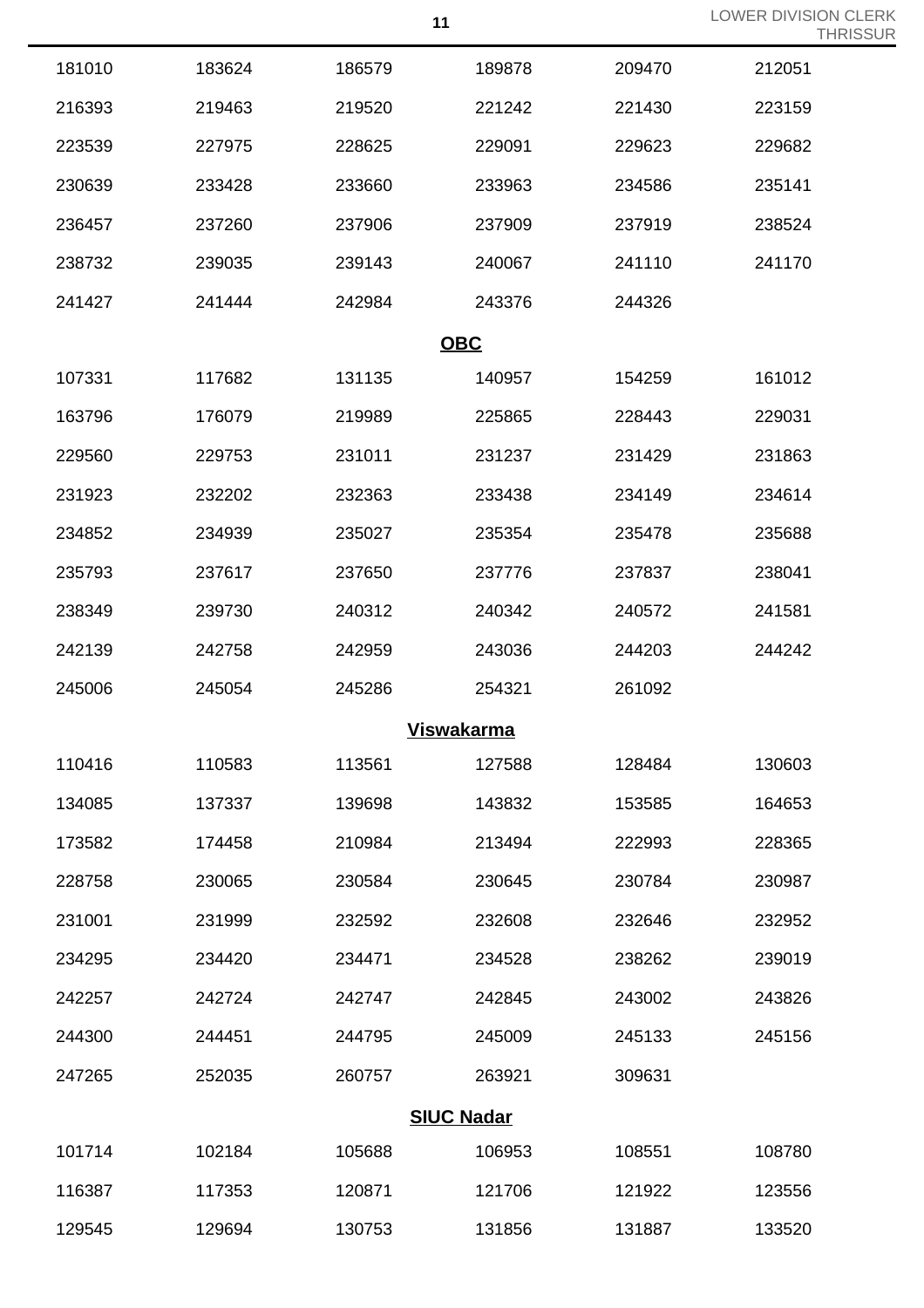| <b>Scheduled Caste Converts to Christianity</b> |        |                    |        |        |        |  |  |
|-------------------------------------------------|--------|--------------------|--------|--------|--------|--|--|
| 121346                                          | 191749 | 192154             | 194996 | 195398 | 195866 |  |  |
| 196820                                          | 198507 | 199194             | 199739 | 205788 | 210828 |  |  |
| 221477                                          | 233507 | 235088             | 239574 | 242569 | 243606 |  |  |
|                                                 |        | <b>Dheevara</b>    |        |        |        |  |  |
| 180160                                          | 212130 | 213984             | 218258 | 222254 | 228878 |  |  |
| 232378                                          | 234214 | 234762             | 235174 | 235887 | 237110 |  |  |
| 238453                                          | 238513 | 240800             | 242778 | 243073 | 244100 |  |  |
|                                                 |        | <b>Hindu Nadar</b> |        |        |        |  |  |
| 101600                                          | 103523 | 105549             | 107945 | 107948 | 108782 |  |  |
| 115651                                          | 116979 | 117889             | 118555 | 119097 | 119773 |  |  |
| 124942                                          | 125369 | 128199             | 129363 | 135688 | 239442 |  |  |
|                                                 |        |                    |        |        |        |  |  |

### **Economically Weaker Section**

Nil

## **List of Differently Abled Candidates for 3% Reservation**

#### **Low Vision**

| 124427 DA-LV | 211548 DA-LV | 228076 DA-LV | 228089 DA-LV | 228105 DA-LV | 228122 DA-LV |
|--------------|--------------|--------------|--------------|--------------|--------------|
| 228137 DA-LV | 228144 DA-LV | 228678 DA-LV | 229575 DA-LV | 230089 DA-LV | 237378 DA-LV |
| 237383 DA-LV | 237384 DA-LV | 239175 DA-LV | 239478 DA-LV | 239492 DA-LV | 241989 DA-LV |
| 242283 DA-LV | 242683 DA-LV | 242688 DA-LV | 243895 DA-LV | 244081 DA-LV | 244279 DA-LV |
| 244684 DA-LV | 244697 DA-LV | 244900 DA-LV | 245083 DA-LV | 245091 DA-LV | 255467 DA-LV |
|              |              |              |              |              |              |

### **Hearing Impairment**

| 138444 DA-HI | 199163 DA-HI | 228084 DA-HI | 228146 DA-HI | 228155 DA-HI | 228278 DA-HI |
|--------------|--------------|--------------|--------------|--------------|--------------|
| 229386 DA-HI | 229589 DA-HI | 229884 DA-HI | 229888 DA-HI | 230074 DA-HI | 230075 DA-HI |
| 230083 DA-HI | 230085 DA-HI | 230675 DA-HI | 237402 DA-HI | 239185 DA-HI | 239192 DA-HI |
| 239684 DA-HI | 241782 DA-HI | 241790 DA-HI | 241983 DA-HI | 242682 DA-HI | 243881 DA-HI |
| 243893 DA-HI | 244481 DA-HI | 244486 DA-HI | 244875 DA-HI | 244879 DA-HI | 245099 DA-HI |
|              |              |              |              |              |              |

## **DA-HI**

**DA-LV**

### **Locomotor Disability / Cerebral Palsy**

|  | 162746 DA-LD/CP 181302 DA-LD/CP 183511 DA-LD/CP 207838 DA-LD/CP 228092 DA-LD/CP 228120 DA-LD/CP |  |
|--|-------------------------------------------------------------------------------------------------|--|
|  | 228479 DA-LD/CP 228681 DA-LD/CP 228990 DA-LD/CP 229876 DA-LD/CP 229881 DA-LD/CP 230476 DA-LD/CP |  |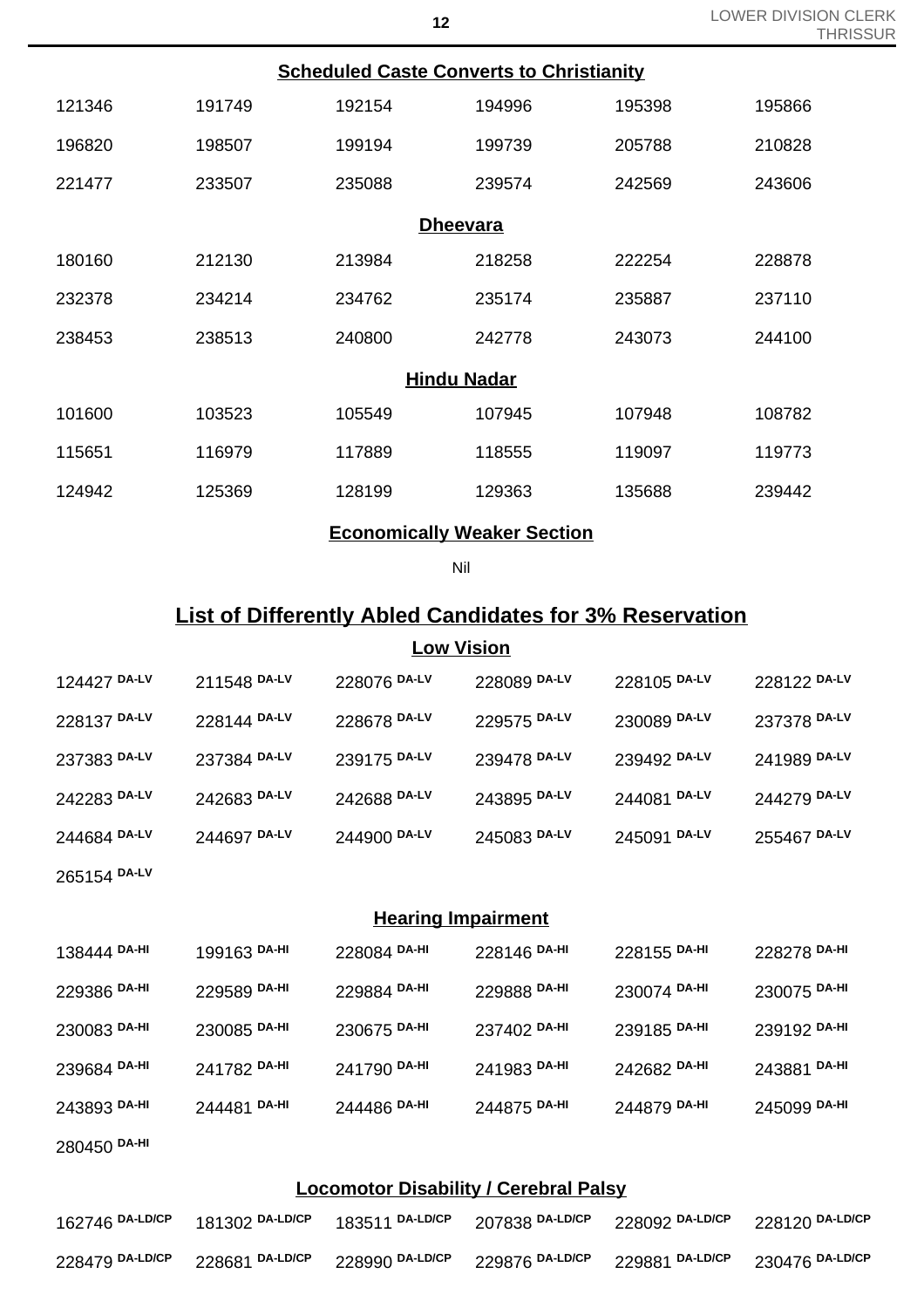| 230482 DA-LD/CP | 230680 DA-LD/CP | 230684 DA-LD/CP | 230688 DA-LD/CP | 237419 DA-LD/CP 237422 DA-LD/CP |                 |
|-----------------|-----------------|-----------------|-----------------|---------------------------------|-----------------|
| 237423 DA-LD/CP | 239179 DA-LD/CP | 239491 DA-LD/CP | 239683 DA-LD/CP | 239687 DA-LD/CP                 | 243678 DA-LD/CP |
| 243889 DA-LD/CP | 244092 DA-LD/CP | 244704 DA-LD/CP | 244883 DA-LD/CP | 244884 DA-LD/CP                 | 244886 DA-LD/CP |
| 279641 DA-LD/CP |                 |                 |                 |                                 |                 |